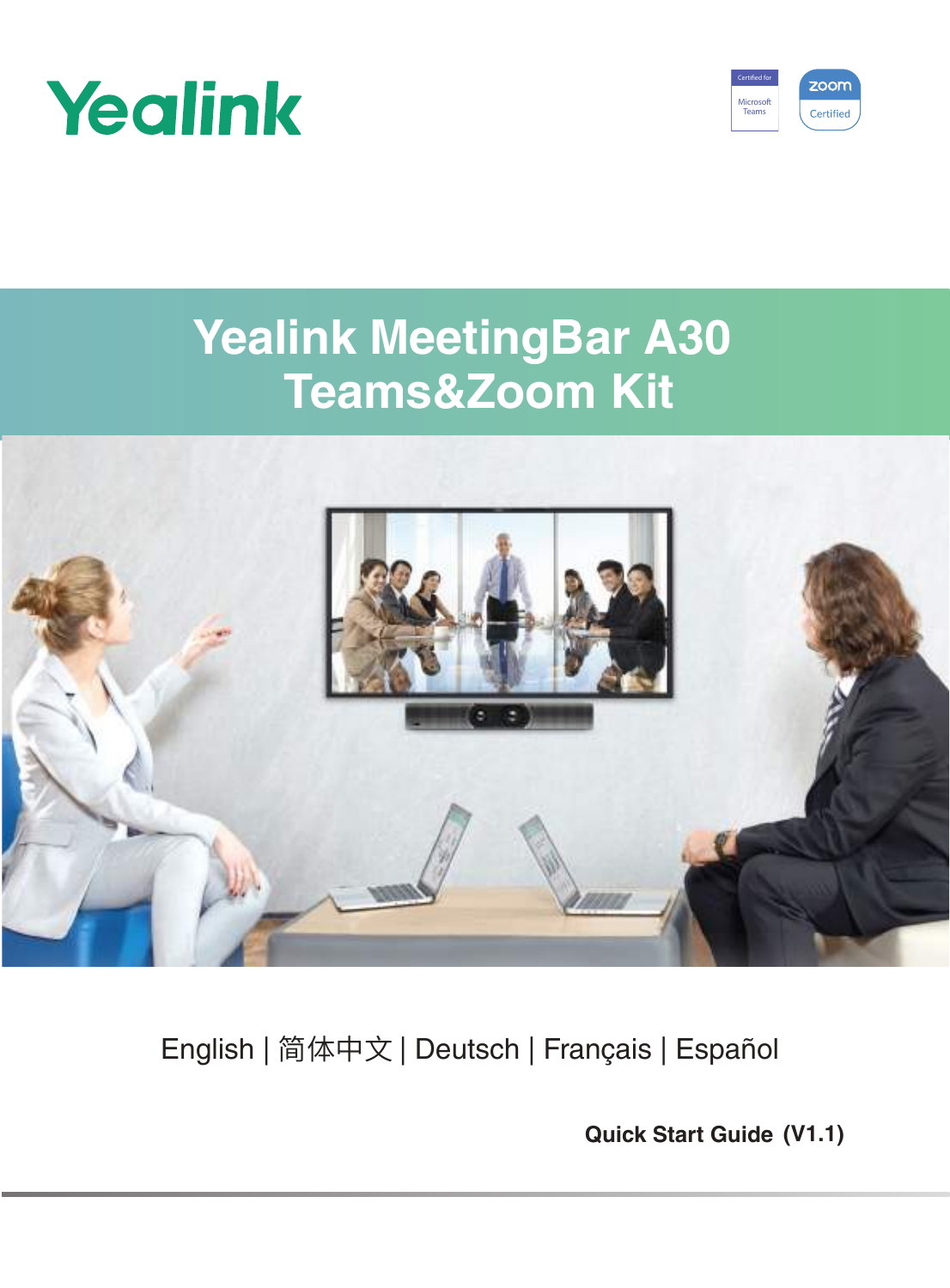# **Package Contents**

**• Standard accessories**



VCH51 Sharing Kit

Wireless Presentation Pod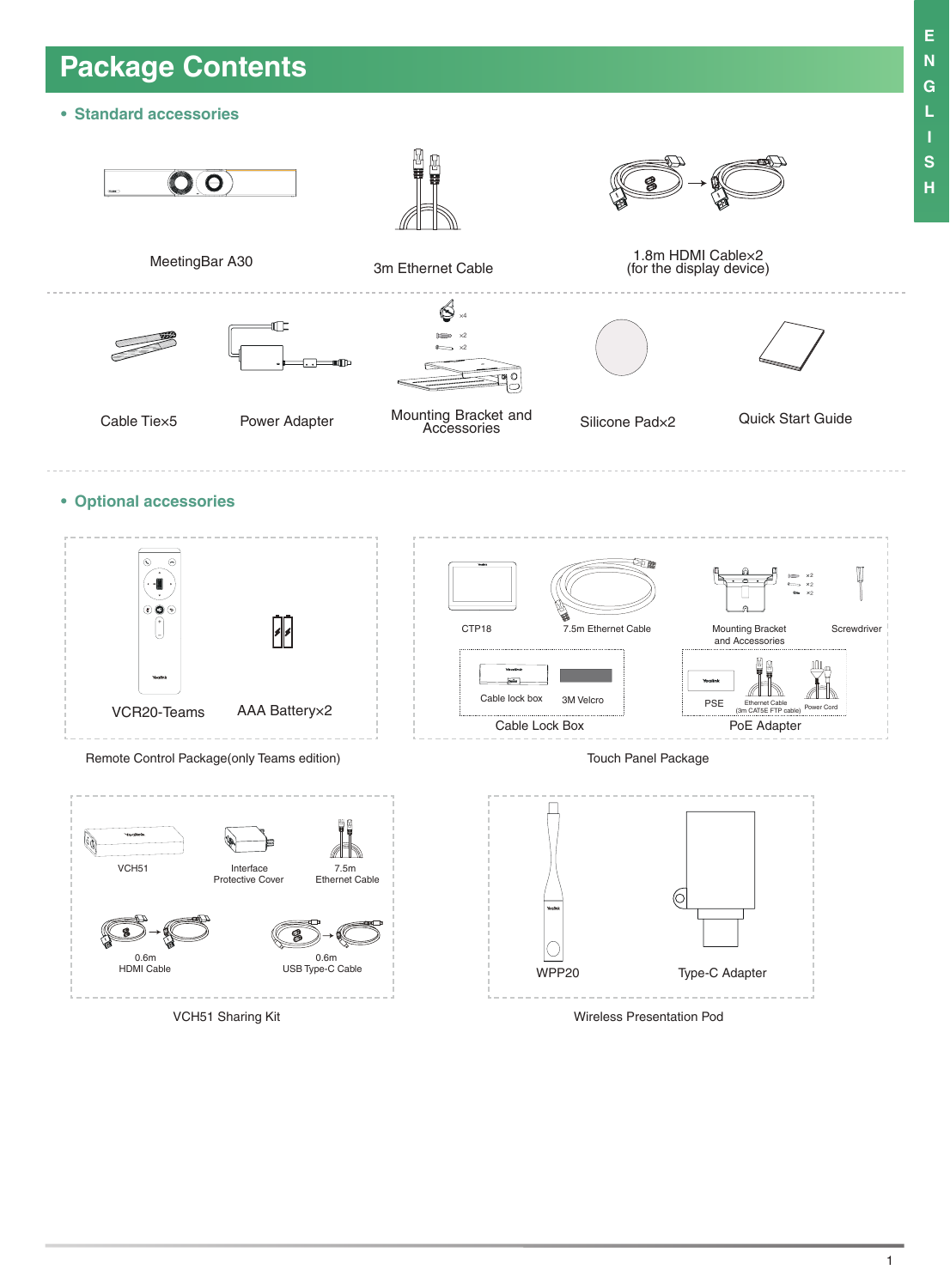

## **CTP18 Connection**



### **Pair the CTP18 with A30-Teams:**

Sign into the same Microsoft account on both CTP18 and the endpoint, then enter the PIN code according to the onscreen prompts, after that the system will be automatically paired with the CTP18.

### **Pair the CTP18 with A30-Zoom:**

Enter the IP Address of the A30 in CTP18, then the system will be automatically paired with the CTP18.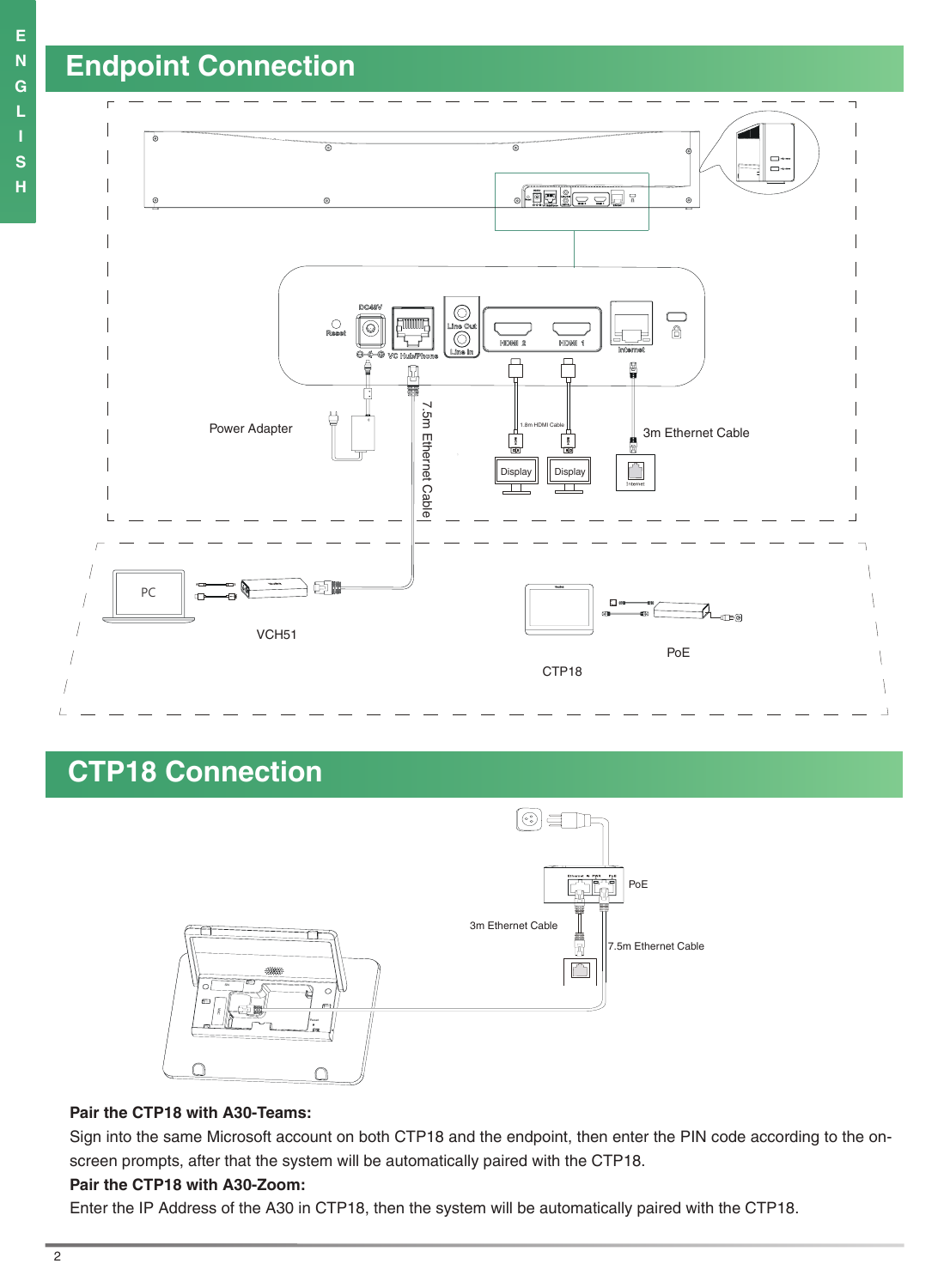## **Wireless Content Sharing**

You can use Yealink WPP20 wireless presentation pod for wireless content sharing.

- 1. Connect the WPP20 to the USB port of the A30.
- 2. Wait for 3 seconds, the WPP20 LED indicator glows solid green after flashing twice. The WPP20 is paired with the A30 successfully.
- 3. Connect the WPP20 to the PC.



## **Remote Control and Cable Ties Installation**



## **VCR20-Teams Remote Control (Teams)**



- **1** Answer Key
- 2 Scroll Wheel/OK Key
- 3 Mute Key
- 4 Teams Key
- **5** End Call Key
- 6 Navigation Key
- 7 Back Key
- 8 Volume Up/Down Key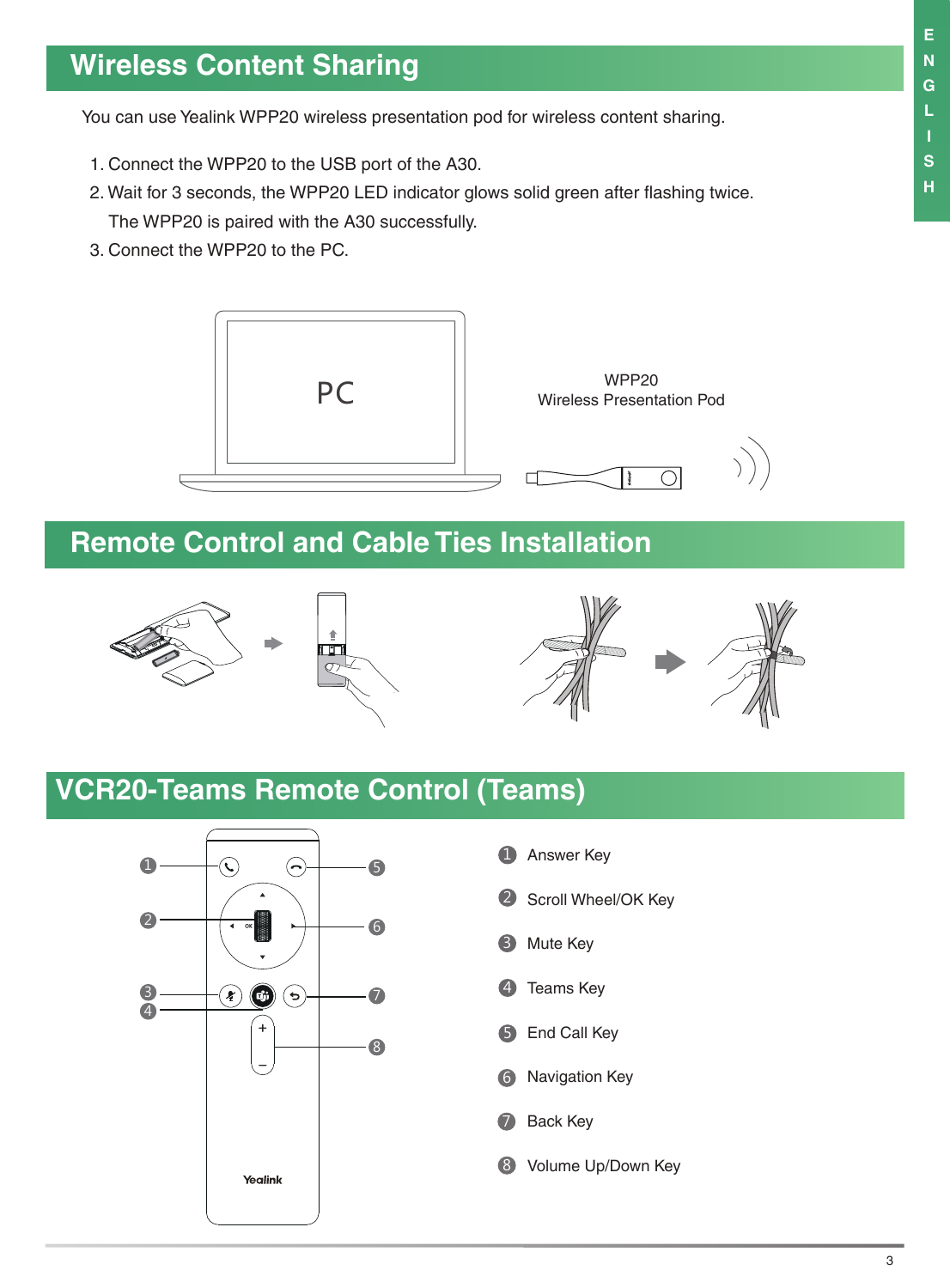## **Camera Settings**

You can configure your camera.

## Go to (Teams: **More > Settings >Device Settings**)

(Zoom: **Settings > General > System Settings**)

Select **Exposure Settings**, **White Balance Settings** and **Graphics** to configure exposure, white balance and so on.

## Go to (Teams: **More > Settings >Device Settings > Others**)

(Zoom: **Settings > General > System Settings > Others**)

- 1. Select **Manual**, **Auto Framing** and **Speaker Tracking** in **Framing Mode** field.
- 2. Select **Reset Camera** to reset camera settings.

For more information, see related documentations, including User Guide and Administrator Guide, on your phone's Support page: http://support.yealink.com/. You can also contact the Yealink technical support team for help.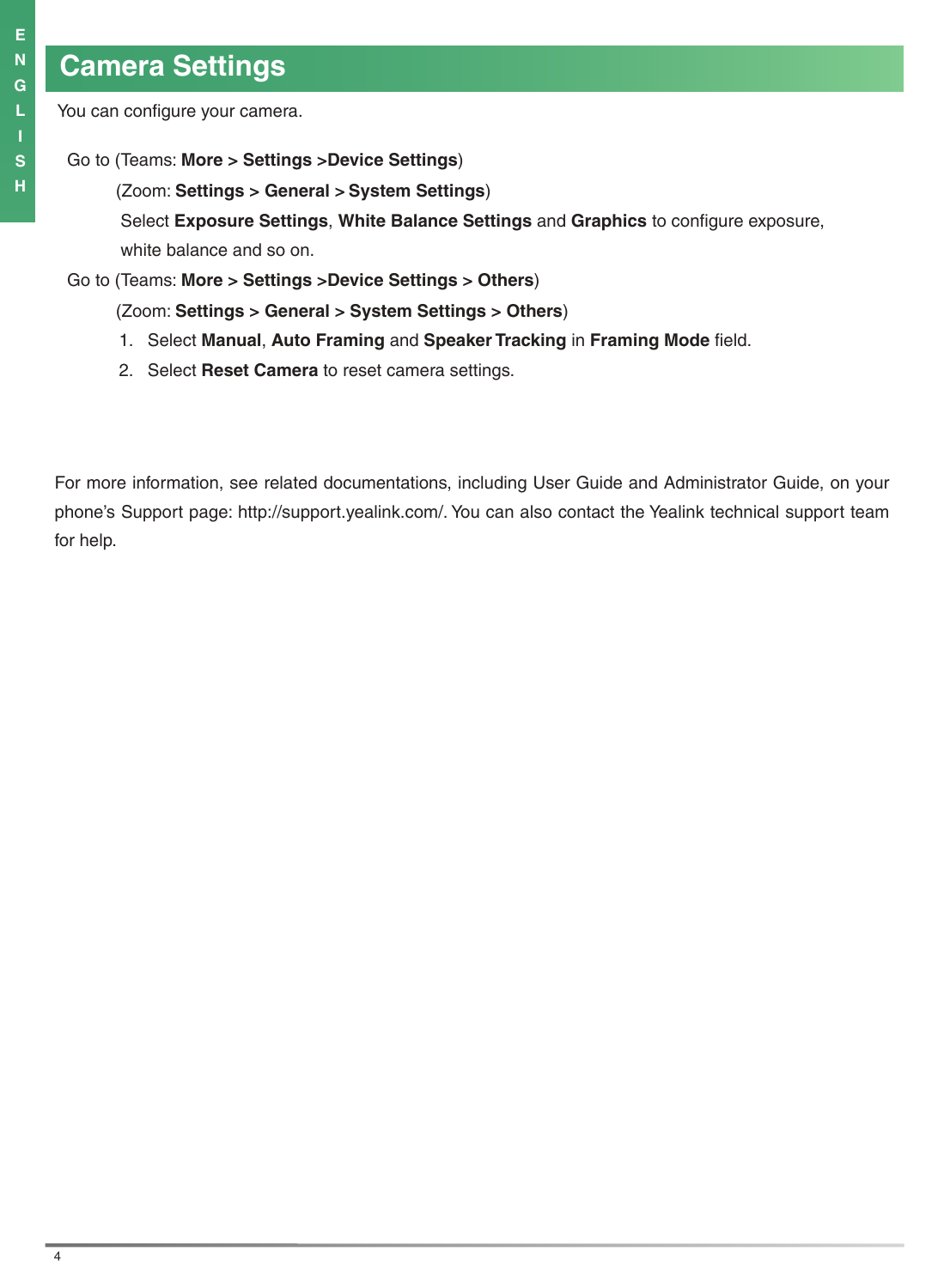## **Contenu de la boîte**

**• Accessoires standard**



Pod de présentation sans fil

**F R A N Ç A I S**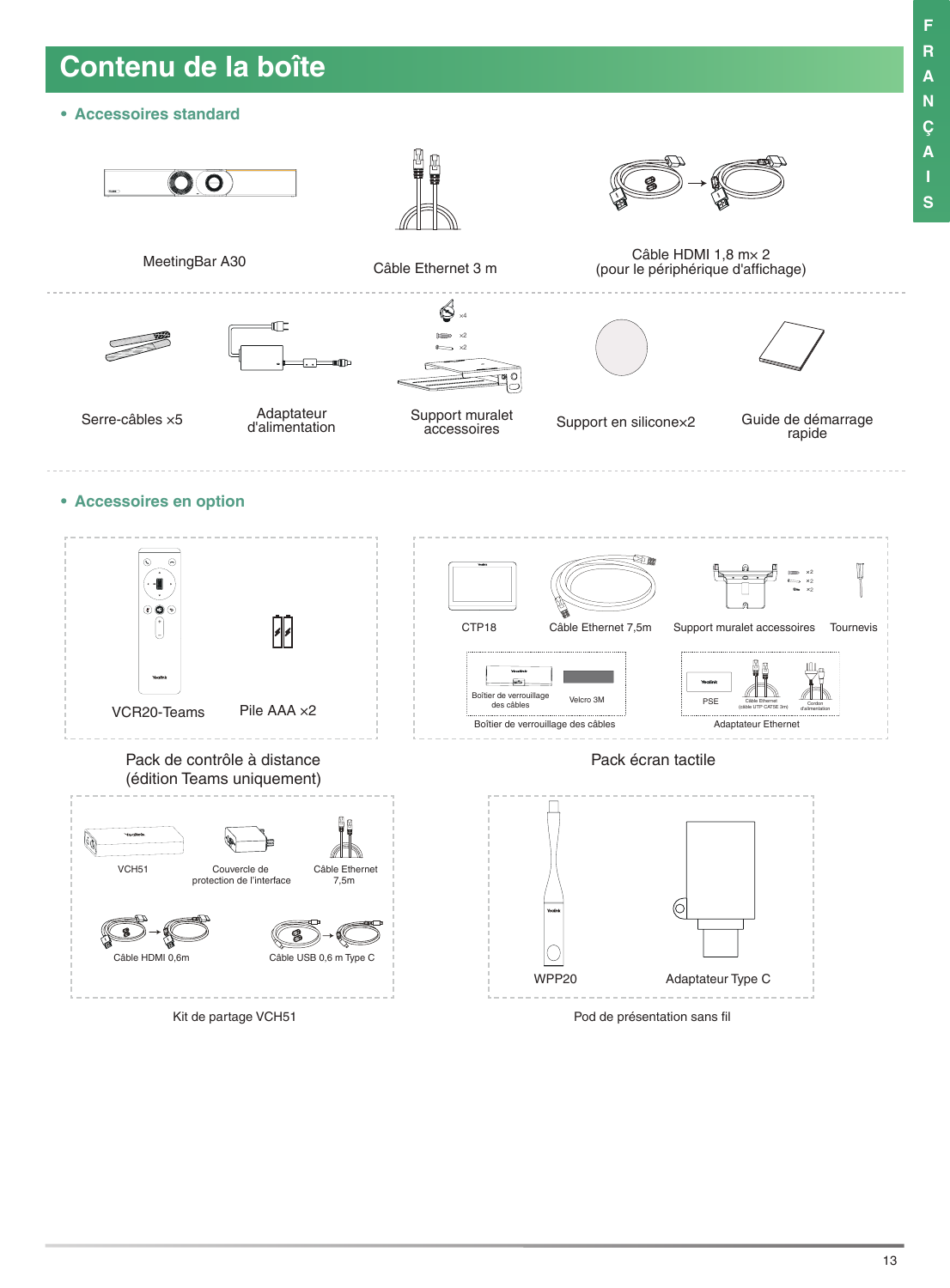## **Partage de contenu sans fil**

Vous pouvez utiliser le pod de présentation sans fil WPP20 pour le partage de contenu sans fil.

- 1. Connectez le WPP20 au port USB du A30.
- 2. Attendez 3 secondes, la LED du WPP20 s'allume en vert fixe. Le WPP20 a bien été apparié avec le A30.
- 3. Connectez le WPP20 au PC



## **Installation de la télécommande et des serre-câbles**



## **Télécommande VCR20-Teams (Teams)**



- **D** Touche Answer
- 2 Molette de défilement/touche OK
- **3** Touche muet
- 4 Touche Teams
- **5** Touche End Call
- **6** Touches de navigation
- **7** Touche Back
- **3** Touche volume Haut/Bas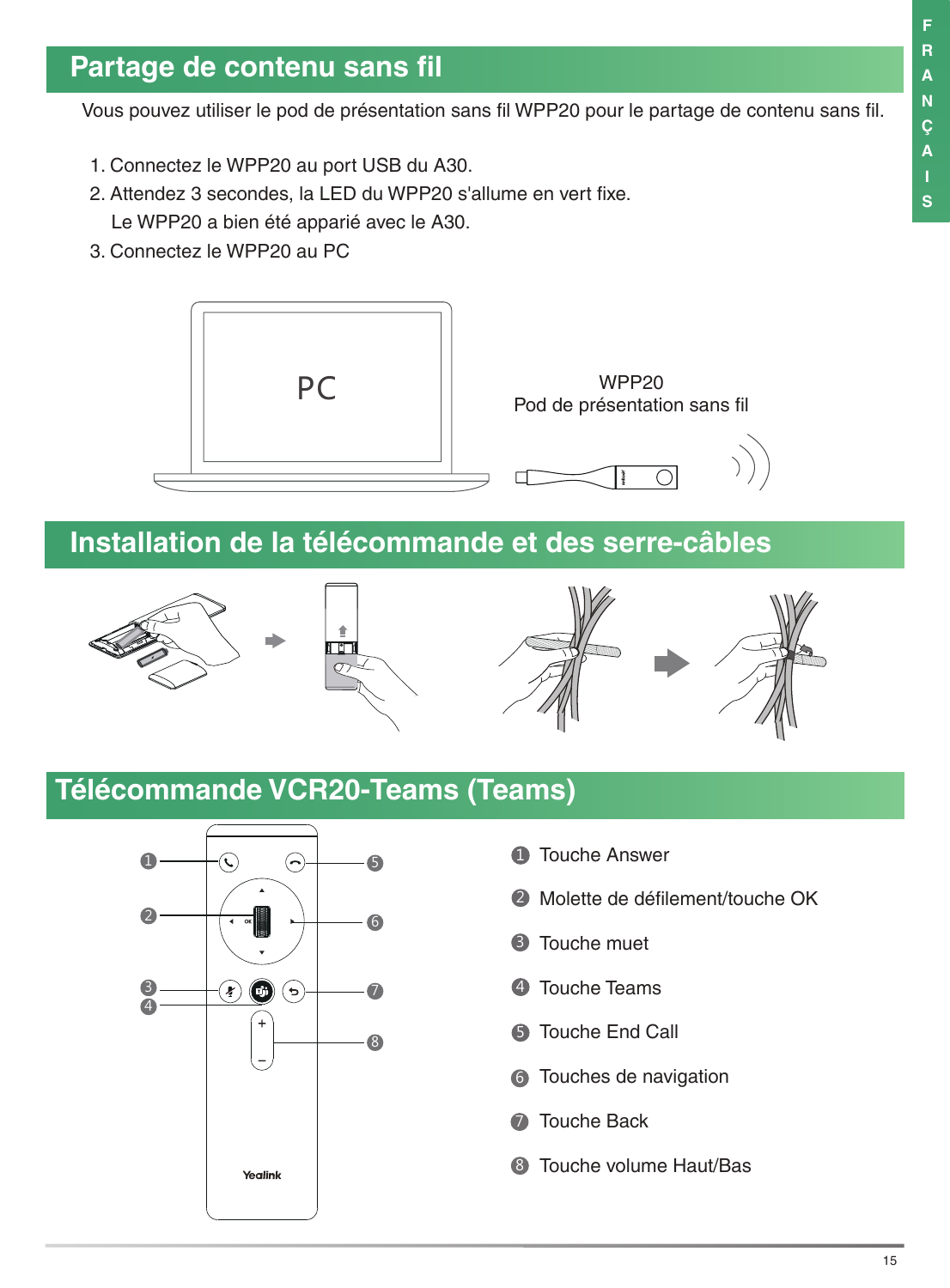## **Paramètres de la caméra**

Vous pouvez configurer votre caméra.

Accédez à (Teams : **Plus > Paramètres > Paramètres de téléphone**)

(Zoom : **Paramètres > Général > Paramètres de téléphone**)

Sélectionnez **Exposure Settings**, **White Balance Settings** et **Graphics** pour configurer l'exposition, la balance des blancs et les graphiques, etc.

Accédez à (Teams : **Plus > Paramètres > Paramètres de téléphone** > **Autres**)

(Zoom: **Plus > Général > Paramètres de téléphone > Autres**)

- 1. Sélectionnez **Manual**, **Auto Framing** et **Speaker Tracking** dans le champ des **Framing Mode**.
- 2. Sélectionnez **Reset Camera** pour réinitialiser les paramètres de la caméra.

Pour plus d'informations, consultez les documentations connexes, notamment le guide de l'utilisateur et le guide de l'administrateur, sur la page de support de votre téléphone : http:// support.yealink.com/. Vous pouvez également contacter l'équipe d'assistance technique Yealink pour obtenir de l'aide.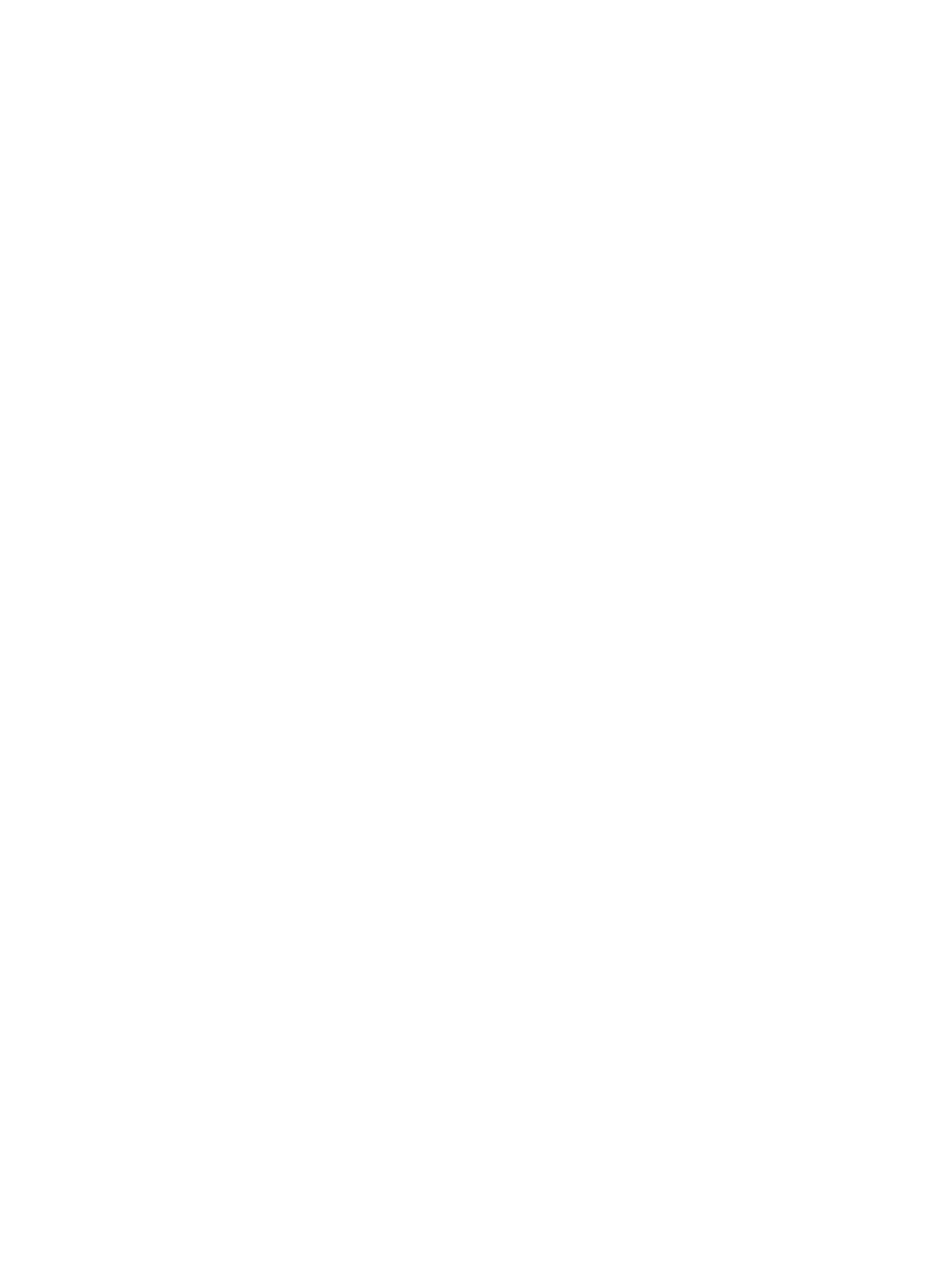

## **Declaration of Conformity**

We,

 YEALINK(XIAMEN) NETWORK TECHNOLOGY CO.,LTD Address: 309, 3rd Floor, No.16, Yun Ding North Road, Huli District, Xiamen City, Fujian, P.R. C Manufacturer: YEALINK(XIAMEN) NETWORK TECHNOLOGY CO.,LTD Address: 309, 3rd Floor, No.16, Yun Ding North Road, Huli District, Xiamen City, Fujian, P.R. C DATE: 30<sup>th</sup> /February/2021 declare that the product **Type: Video Conferencing Endpoint Model:MeetingBar A30**  meets the essential requirements and other relevant provisions according to the following EC directive **Directive:** 2014/30/EU, 2014/35/EU,**RED 2014/53/EU Conformity** The product complies with the following standards: Safety **: EN 62368-1:2014+A11:2017** EMC**: EN 55032:2015**

**EN 55035:2017 EN61000-3-2: 2014 EN61000-3-3: 2013**

**Radio:ETSI EN 301 489-1 V2.2.3, ETSI EN 301 489-3 V2.1.1, ETSI EN 301 489-17 V3.2.2, ETSI EN 300 328 V2.2.3; ETSI EN 301 893 V2.1.1 EN 300 440 V2.2.1**

**Health :EN 62311:2008; EN62479:2010** 

**Directive 2011/65/EU and (EU)2015/863** of the European Parliament and of the Council of 8 June 2011 and 4 June 2015 on the restriction of the use of certain hazardous substances in electrical and electronic equipment(RoHS 2.0)

**Directive 2012/19/EU** of the European Parliament and of the Council of 4.July.2012 on Waste electrical and electronic equipment(WEEE)

**Regulation (EC) No.1907/2006** of the European Parliament and of the Council of 18.December.2006 on Registration, Evaluation, Authorization, and Restriction of Chemicals (REACH)

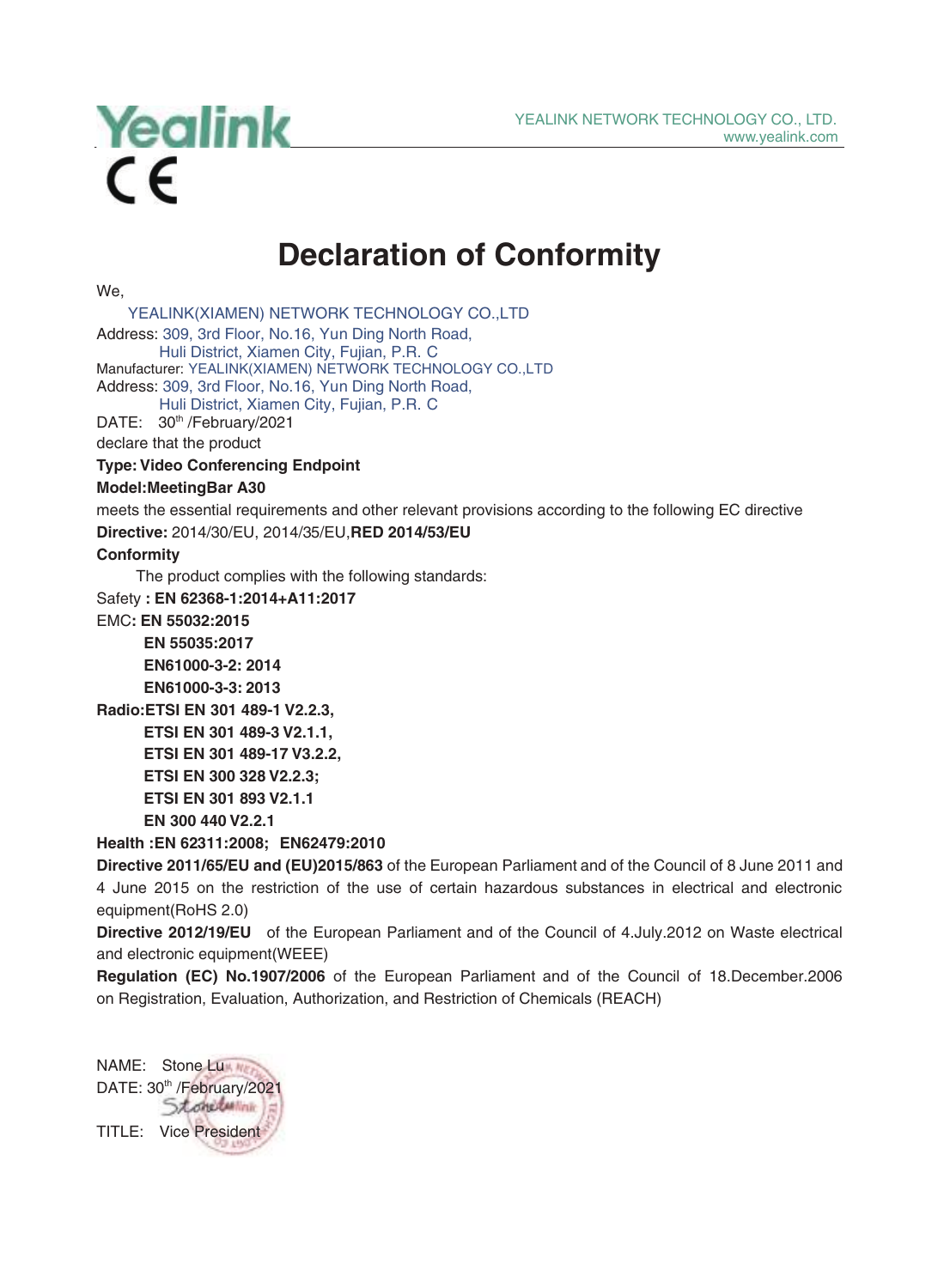### **Regulatory Notices**

### **Operating Ambient Temperatures**

- Operating temperature: +32 to 104°F (0 to 40°C)
- Relative humidity: 5% to 90%, noncondensing
- Storage temperature: -22 to +160°F (-30 to +70°C)

### **Warranty**

Our product warranty is limited only to the unit itself, when used normally in accordance with the operating instructions and the system environment. We are not liable for damage or loss resulting from the use of this product, or for any claim from a third party. We are not liable for problems with Yealink device arising from the use of this product; we are not liable for financial damages, lost profits, claims from third parties, etc., arising from the use of this product.

### **DC symbol**

 $\equiv$  is the DC voltage symbol.

### **Restriction of Hazardous Substances Directive (RoHS)**

This device complies with the requirements of the EU RoHS Directive. Statements of compliance can be obtained by contacting support@yealink.com.

### **Safety Instructions**

Save these instructions. Read these safety instructions before use!

The following basic safety precautions should always be followed to reduce risk of fire, electrical shock, and other personal injury.

### **General Requirements**

- Before you install and use the device, read the safety instructions carefully and observe the situation during operation.
- During the process of storage, transportation, and operation, please always keep the device dry and clean.
- During the process of storage, transportation, and operation, please avoid collision and crash of the device.
- Please attempt not to dismantle the device by yourself. In case of any discrepancy, please contact the appointed maintenance center for repair.
- Without prior written consent, no organization or individual is permitted to make any change to the structure or the safety design of the device. Yealink is under no circumstance liable to consequences or legal issues caused by such changes.
- Please refer to the relevant laws and statutes while using the device. Legal rights of others should be respected as well.

### **Environmental Requirements**

- Place the device at a well-ventilated place. Do not expose the device under direct sunlight.
- Keep the device dry and free of dusts.
- Place the device on a stable and level platform.
- Please place no heavy objects on the device in case of damageand deformation caused by the heavy load.
- Keep at least 10 cm between the device and the closest object for heat dissipation.
- Do not place the device on or near any inflammable or fire-vulnerable object, such as rubber-made materials.
- Keep the device away from any heat source or bare fire, such as a candle or an electric heater.
- Keep the device away from any household appliance with strong magnetic field or electromagnetic field, such as a microwave oven or a refrigerator.

### **Operating Requirements**

- Do not let a child operate the device without guidance.
- Do not let a child play with the device or any accessory in case of accidental swallowing.
- Please use the accessories provided or authorized by the manufacturer only.
- The power supply of the device shall meet the requirements of the input voltage of the device. Pleaseusethe provided surge protection power socket only.
- Before plugging or unplugging any cable, make sure that your hands are completely dry.
- Do not spill liquid of any kind on the product or use the equipment near water, for example, near a bathtub, washbowl, kitchen sink, wet basement or near a swimming pool.

### **About Yealink**

Yealink (Stock Code: 300628) is a global brand that specializes in video conferencing, voice communications and collaboration solutions with best-in-class quality, innovative technology and user-friendly experience. As one of the best providers in more than 140 countries and regions, Yealink ranks No.1 in the global market share of SIP phone shipments (Global IP Desktop Phone Growth Excellence Leadership Award Report, Frost & Sullivan, 2019).

### **Technical Support**

Visit Yealink WIKI (http://support.yealink.com/) for the latest firmware, guides, FAQ, Product documents, and more. For better service, we sincerely recommend you to use Yealink Ticketing system (https://ticket.yealink.com) to submit all your technical issues.



YEALINK(XIAMEN) NETWORK TECHNOLOGY CO.,LTD. Web: www.yealink.com Copyright©2021 YEALINK(XIAMEN) NETWORK TECHNOLOGY CO.,LTD.All rights reserved.

- Do not tread on, pull, or over-bend any cable in case of malfunction of the device.
- During a thunderstorm, stop using the device and disconnect it from the power supply. Unplug the power plug and the Asymmetric Digital Subscriber Line (ADSL) twisted pair (the radio frequency cable) to avoid lightning strike.
- If the device is left unused for a rather long time, disconnect it from the power supply and unplug the power plug.
- When there is smoke emitted from the device, or some abnormal noise or smell, disconnect the device from the power supply, and unplug the power plug immediately. Contact the specified maintenance center for repair.
- Do not insert any object into equipment slots that is not part of the product or auxiliary product.
- Before connecting a cable, connect the grounding cable of the device first. Do not disconnect the grounding cable until you disconnect all other cables.

### **Cleaning Requirements**

- Before cleaning the device, stop using it and disconnect it from the power supply.
- Use a piece of soft, dry and anti-static cloth to clean the device.
- Keep the power plug clean and dry. Using a dirty or wet power plug may lead to electric shock or other perils.

### **ENVIRONMENTAL RECYCLING**

### **Never dispose of the device with domestic waste**

Ask your Town Council about how to dispose of it in an environmentally friendly way. The cardboarc box, plastic packaging and player components may be recycled in accordance with prevailing recycling regulations in your country.

### **Always adhere to prevailing regulations**

Those who fail to do so may be fined or prosecuted in accordance with the law. The crossed out garbage can that appears on the device means that when it has reached the end of its useful life, it should be taken to a special waste disposal centre and treated separately to general urban waste.

### **Troubleshooting**

The unit cannot supply power to Yealink device.

- There is a bad connection with the plug.
- 1. Clean the plug with a dry cloth.
- 2. Connect it to another wall outlet
- The usage environment is out of operating temperature range.
- 1. Use in the operating temperature range.
- The cable between the unit and the Yealink device is connected incorrectly. 1. Connect the cable correctly.
- You cannot connect the cable properly.
- 1. You may have connected a wrong Yealink device.
- 2. Use the correct power supply.

Some dust, etc., may be in the port.

1. Clean the port.

Contact your dealer or authorized service facility for any further questions. **Contact Information**

### YEALINK NETWORK TECHNOLOGY CO., LTD.

309, 3rd Floor, No.16, Yun Ding North Road, Huli District, Xiamen City, Fujian, P.R.C YEALINK (EUROPE) NETWORK TECHNOLOGY B.V.

Strawinskylaan 3127, Atrium Building, 8th floor, 1077ZX Amsterdam, The Netherlands YEALINK (USA) NETWORK TECHNOLOGY CO., LTD.

999 Peachtree Street Suite 2300, Fulton, Atlanta, GA, 30309, USA

Made in China

**E N**

**G L I S H**



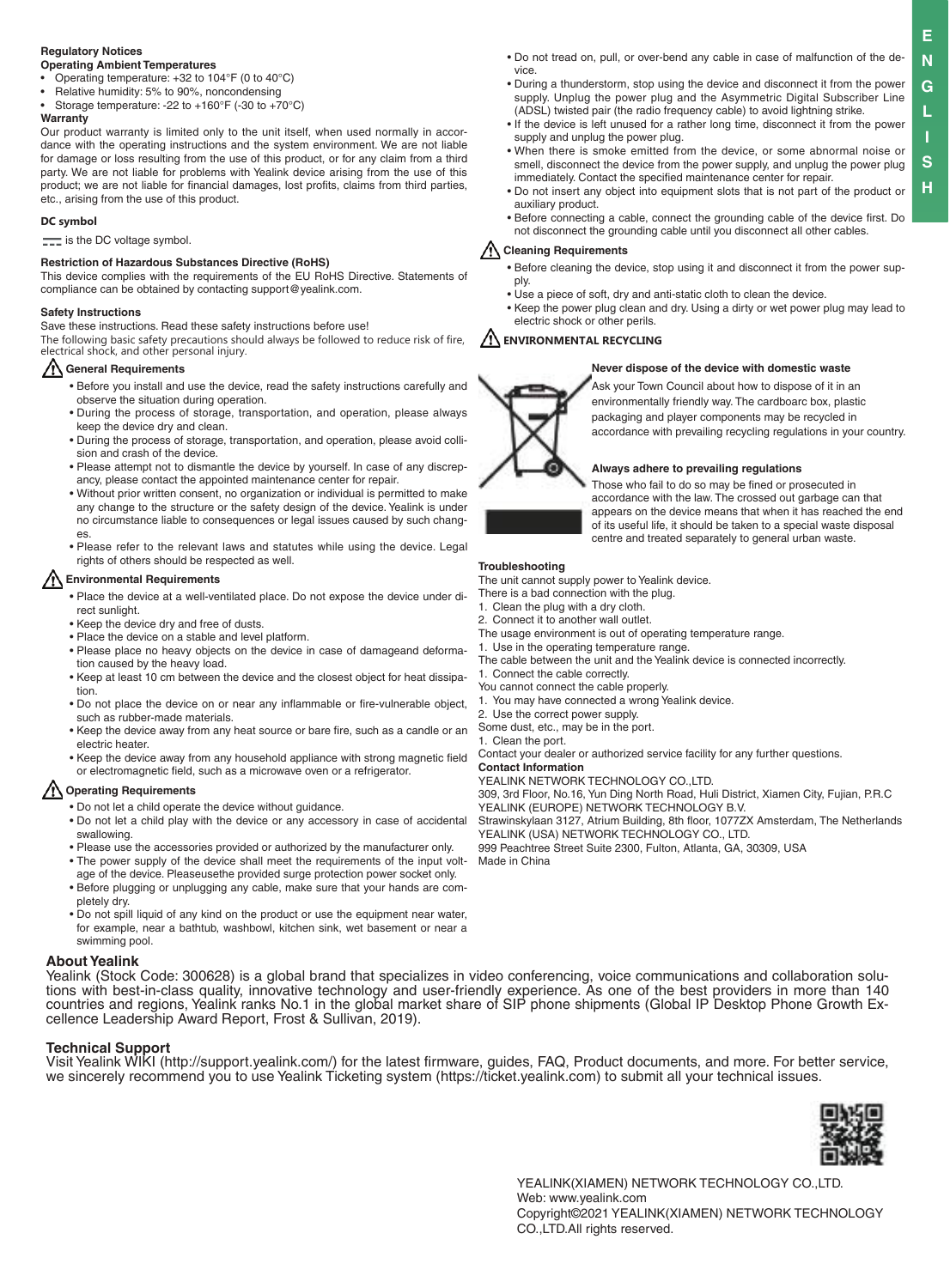## **D**

**U T S C H**

### **E**

### **Ausführungshinweise für die Produkte von Yealink mit Akku**

**Betriebsumgebungstemperaturen**<br>•Betriebstemperatur: 0 bis 40 °C<br>•Relative Luftfeuchtigkeit: 5 % bis 90 %, nicht kondensierend<br>•Lagertemperatur: -30 bis + 70 °C

Garantie<br>Unsere Produktgarantie ist auf das Gerät selbst beschränkt, wenn es

Unsere Produktgarantie ist auf das Gerät selbst beschränkt, wenn es<br>normal und gemäß den Betriebsanweisungen und der Systemungebung<br>normal und wird. Wir sind weder für Schäden oder Verluste haftbar, die aus<br>der Verwendung

Bewahren Sie diese Anweisungen auf. Lesen Sie diese Sicherheitshinweise<br>vor der Verwendung des Gerätes!<br>Lesen Sie die folgenden Sicherheitsinformationen aufmerksam durch, bevor<br>Sie Ihr Produkt verwenden, um die Brandgefahr

• Stellen Sie das Produkt auf einer stabilen, ebenen und rutschsicheren Oberfläche auf.

• Stellen Sie das Gerät nicht in der Nähe von Wärmequellen, in direktem<br>Sonnenlicht oder in der Nähe von Haushaltsgeräten mit einem starken<br>magnetischen oder elektro magnetischen Feld wie zum Beispiel ein<br>Mikrowellenherd o

• Achten Sie darauf, dass das Produkt nicht in Kontakt mit Wasser, Staub oder Chemikalien gerät.

• Schützen Sie das Produkt vor aggressiven Flüssigkeiten und Dämpfen.

• Stellen Sie das Gerät nicht in der Nähe von entflammbaren oder brand- gefährdeten Objekten wie Gummimaterialien auf.

• Stellen Sie das Gerät nicht in Räumen mit hoher Luftfeuchtigkeit wie zum Beispiel Badezimmern, Waschküchen und feuchten Kellern auf.

### **Sicherheitshinweise für den Betrieb**

• Verwenden Sie nur von Yealink gelieferte oder zugelassene Ersatz- oder<br>Zubehörteile. Die ordnungsgemäße Funktion von nicht zugelassenen Teilen<br>kann nicht garantiert werden.

• Legen Sie keine schweren Objekte auf das Mobilteil oder die Basissta- tion, da die Geräte hierdurch beschädigt werden können.

• Öffnen Sie nicht selbst das Mobilteil oder die Basisstation, um sie zu reparieren, da Sie sich hierbei hohen Spannungen aussetzen können. Las- sen Sie alle Reparaturen von autorisiertem Wartungspersonal durchführen. Lassen Sie Kinder das Produkt nicht ohne Anleitung bedienen.

• Achten Sie darauf, dass sich kleine Zubehörteile Ihres Produkts nicht in Reichweite kleiner Kinder befinden, da diese sie versehentlich verschluck- en können.

• Achten Sie vor dem Anschließen oder Abziehen des Kabels darauf, dass Ihre Hände vollständig trocken sind.

• Halten Sie das Mobilteil nicht an Ihr Ohr, wenn die Freisprechfunktion aktiv ist oder das Telefon klingelt, da die Lautstärke sehr hoch sein und Ihr Gehör schädigen kann.

• Stellen Sie bei einem Gewitter die Nutzung des Produkts ein und tren- nen Sie es vom Stromnetz, um die Gefahr eines Blitzschlags zu verhüten.

• Wenn sie das Produkt längere Zeit nicht verwenden, trennen Sie die Basisstation von der Stromversorgung und trennen Sie das Netzteil vom Stromnetz.

• Wenn Rauch vom Gerät ausgeht oder es unnormale Geräusche abgibt oder auffällig riecht, trennen Sie das Gerät unverzüglich von der Stromver- sorgung und trennen Sie das Netzteil vom Stromnetz.

• Ziehen Sie das Netzkabel aus der Steckdose, indem Sie vorsichtig am Netzteil, nicht am Kabel ziehen.

**∆Sicherheitshinweise zum Akku**<br>• Tauchen Sie den Akku nicht in Wasser, da er hierdurch kurzgeschlossen und bes chädigt wird. • Werfen Sie den Akku nicht ins Feuer und setzen Sie ihn nicht extrem hohen

Tempera turen aus, da er hierdurch explodieren könnte. • Schalten Sie das Mobilteil aus, bevor Sie den Akku herausnehmen.

• Verwenden Sie den Akku nicht, um ein anderes Gerät als dieses Mobilteil mit Strom zu versorgen. • Öffnen oder beschädigen Sie den Akku nicht, da austretendes Elektrolyt ätzend wirkt und Ihre Augen oder Ihre Haut schädigen kann.

• Verwenden Sie nur mit dem Mobilteil ausgelieferte oder ausdrücklich von Yealink empfohlene Akkus.

• Defekte oder leere Akkus und Batterien dürfen nicht mit dem Hausmüll entsorgt werden.

• Geben Sie alte Batterien an den Fachhändler, einen lizenzierten Batteriehändler oder an eine ausgewiesene Sammelstelle zurück.

 **∕∆Reinigungshinweise**<br>• Vor dem Reinigen der Basisstation stellen Sie deren Verwendung ein und<br>trennen Sie sie von der Stromversorgung.

• Nehmen Sie vor dem Reinigen des Mobilteils den Akku heraus, um die Gefahr eines Stromschlags zu mindern. • Reinigen Sie Ihr Produkt lediglich mit einem leicht angefeuchteten

antistatischen Tuch. • Halten Sie das Netzkabel sauber und trocken. Über einen schmutzigen oder

nassen Netzstecker kann es zu einem elektrischen Schlag oder anderen Gefahren kommen.

### **UMWELTFREUNDLICHE VERWERTUNG**

**Entsorgen Sie das Gerät nicht mit dem Hausmüll.** Erkundigen Sie sich bei Ihrer Stadtverwaltung, wie Sie das Gerät umweltfreundlich entsorgen können.Pappkarton, Kunststoffverpackung und Bauteile des Gerätes können im Einklang mit den geltenden



Vorschriften in Ihrem Land verwertet werden. **Halten Sie stets die geltenden Vorschriften ein.**

Deren Nichtbeachtung kann eine Buße oder Verfolgung gemäß demgeltenden Recht nach sich ziehen. Die durchgestrichene Mülltonne auf dem Gerät bedeutet, dass das

Gerät am Ende seiner Nutzungsdauer zu einer speziellen Elektroschrottsammelstelle gebracht und vom Hausmüll

gesondert verarbeitet werden muss. Akkus: Vergewissern Sie sich, dass die Akkus korrekt eingesetzt wurden. Dieses Telefon wird nur mit wiederaufladbaren Batterien betrieben.

Gesetzlich vorgeschriebene Informationen gemäß den Vorschriften für batteriebetriebene Geräte. Achtung: Es besteht Explosionsgefahr, wenn der<br>Akku gegen einen falschen Akku ausgetauscht wird.<br>Entsorgen Sie Batterien gemäß der Anleitung.

Fehlerbehebung Die Einheit kann das Yealink Gerät nicht mit Strom versorgen. Es gibt Probleme mit dem Steckeranschluss.

1. Reinigen Sie den Stecker mit einem trockenen Tuch.

2. Schließen Sie ihn an einer anderen Steckdose an. Die Umgebungstemperatur liegt oberhalb des Betriebstemperaturbereichs.

1. Verwenden Sie die Einheit innerhalb des Betriebstemperaturbereichs. Das Kabel zwischen der Einheit und dem Yealink Gerät ist nicht richtig angeschlossen.

Servicestelle in Verbindung. Kontaktdaten des Ansprechpartners YEALINK NETWORK TECHNOLOGY CO., LTD.

VR China

YEALINK (EUROPE) NETWORK TECHNOLOGY B.V. Strawinskylaan 3127, Atrium Building, 8th floor, 1077ZX Amsterdam,

YEALINK (USA) NETWORK TECHNOLOGY CO., LTD. 999 Peachtree Street Suite 2300, Fulton, Atlanta, GA, 30309, USA Hergestellt in China

### **Über Yealink**

Yealink (Börsenkürzel: 300628) ist eine globale Marke, die sich auf Videokonferenzen sowie Sprachkommunikations- und Kollaborationslösungen spezialisiert. Diese zeichnen sich durch höchste Qualität, innovative Technologie und benutzerfreundliche Erlebnisse aus. Als einer der besten Anbieter in mehr als 140 Ländern und Regionen, hat Yealink den größten Weltmarktanteil an SIP-Telefonlieferungen (Global IP Desktop Phone Growth Excellence Leadership Award Report, Frost & Sullivan, 2019).

### **Technischer Support**

Bitte besuchen Sie für Firmware-Downloads, Produktdokumentationen, Problemlösungen u. v. m. das Yealink-WIKI (http://support.yealink.com/). Damit Sie den bestmöglichen Service von uns erhalten können, empfehlen wir Ihnen, all Ihre technischen Probleme über unser Ticketsystem (https:// ticket.yealink.com) an uns heranzutragen.



YEALINK(XIAMEN) NETWORK TECHNOLOGY CO.,LTD. Web: www.yealink.com Adresse: 309, 3rd Floor, No.16, Yun Ding North Road, Huli District, Xiamen City, Fujian, P.R.C Copyright©2021 YEALINK(XIAMEN) NETWORK TECHNOLOGY CO.,LTD.All rights reserved.

1. Schließen Sie das Kabel richtig an.<br>Das Kabel lässt sich nicht richtig anschließen.<br>1. Sie haben möglicherweise ein falsches Yealink Gerät angeschlossen.<br>2. Verwenden Sie die richtige Stromversorgung.<br>Es befindet sich m

309, 3rd Floor, No. 16, Yun Ding North Road, Huli District, Xiamen City, Fujian,

**Niederlande**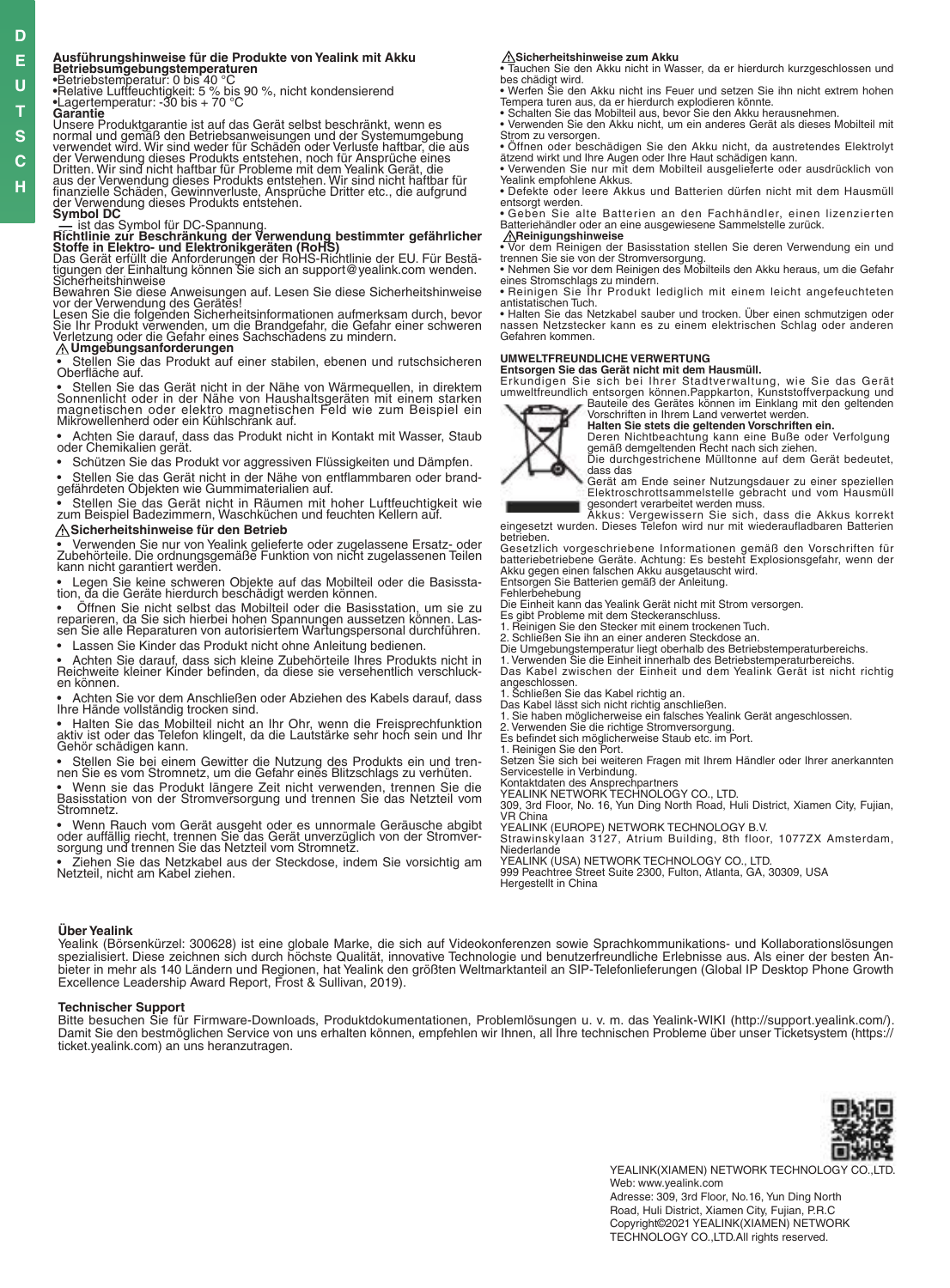#### **Avis réglementaires pour les produits Yealink avec batterie Températures de fonctionnement ambiantes**

•Température de fonctionnement : +32 à 104 °F (0 à 40 °C)

•Humidité relative : 5 % à 90 %, sans condensation

•Température de stockage : -22 à +160 °F (-30 à +70 °C) **Garantie**

•Notre garantie produit est limitée à l'appareil lui-même, lorsqu'il est utilisé normalement selon le mode d'emploi et l'environnement du système. Nous ne sommes pas responsables des dommages<br>ou pertes découlant de l'utilisation de ce produit ou de toute réclamation d'un tiers. Nous ne sommes<br>pas responsables des problèmes de tiers, etc. découlant de l'utilisation de ce produit.

### **Symbole DC**

 $\equiv$  est le symbole de tension CC.

### **Directive sur les substances dangereuses (RoHS)**

•Ce dispositif est conforme aux exigences de la directive RoHS de l'Union européenne. Vous pouvez obtenir les déclarations de conformité en envoyant un message à l'adresse : support@yealink.com.. **Consignes de sécurité**

### **Gardez ces instructions. Lisez ces consignes de sécurité avant utilisation de l'appareil !**

•Afin de réduire le risque d'incendie, de blessures graves et de dommages matériels, lisez les con-signes de sécurité suivantes soigneusement avant d'utiliser le produit.

## **Exigences environnementales**<br> **Exigences environnementales**

•acez le produit sur une surface stable, plate et antidérapante.

•Ne placez pas le produit près d'une source de chaleur, sous la lumière directe du soleil ou près de tout appareil électroménager produisant un champ magnétique ou électro magnétique puissant, tel qu'un micro-ondes ou un réfrigérateur.

•Veillez à ce que le produit n'entre pas en contact avec de l'eau, de la poussière ou des produits chimiques.

•Protégez le produit des liquides et vapeurs agressives.

•Ne placez pas l'appareil sur ou à proximité de tout objet inflammable ou vulnérable au feu, comme des matériaux en caoutchouc.

•N'installez pas le produit dans une pièce trop humide, comme une salle de bain, une buanderie ou une cave humide.

#### **Consignes d'utilisation**

•Utilisez uniquement les pièces de rechange et les accessoires fournis ou autorisés par Yealink. Le bon fonctionnement de pièces non autorisées ne peut être garanti.

•Ne placez pas d'objets lourds sur le combiné ou la station de base, au risque de les endommager et de les déformer.

•N'ouvrez pas le combiné ou la station de base vous-même pour les réparer, vous ris queriez de vous exposer à de hautes tensions. Faites effectuer toutes les réparations par un technicien d'entretien agréé.

•Ne laissez pas un enfant utiliser le produit sans surveillance.

•Les petits accessoires contenus dans votre produit sont à tenir à l'écart des enfants qui pourraient les avaler accidentellement.

•Avant de brancher ou de débrancher tout câble, assurez-vous que vos mains sont complètement sèches.

•Ne tenez pas le combiné contre votre oreille lorsque le haut-parleur est activé ou que le téléphone sonne, car le volume risque d'être très élevé et d'endommager votre ouïe.

•En cas d'orage, n'utilisez pas le produit et débranchez-le de son alimentation pour le protéger de la foudre.

•Si le produit doit rester inutilisé pendant une longue période, débranchez la station de base de son alimentation et débranchez l'adaptateur d'alimentation.

•Si le produit émet de la fumée, des odeurs ou des bruits anormaux, débranchez le produit de son alimentation et débranchez immédiatement l'adaptateur d'alimentation.

•Pour débrancher le cordon d'alimentation, tirez délicatement sur l'adaptateur, et non sur le cordon lui-même.

#### **Précautions relatives à la batterie**

•N'immergez pas la batterie dans l'eau, vous risqueriez de la court-circuiter et de l'endommager. •N'exposez pas la batterie à une flamme nue et ne la laissez pas à un endroit où elle pourrait être soumise à des températures extrêmement élevées, qui risquerait d'en traîner son explosi

•Éteignez le combiné avant de retirer la batterie.

•N'essayez pas d'utiliser la batterie pour alimenter tout autre appareil que ce combiné.

•N'essayez pas d'ouvrir ou d'abîmer la batterie, les électrolytes qu'elle contient sont corrosifs et risquent de causer des lésions aux yeux ou sur la peau

•Utilisez uniquement l'accumulateur rechargeable fourni avec le combiné ou un accu mulateur expressément recommandé par Yealink.

•Les batteries défectueuses ou épuisées ne doivent jamais être traitées comme des déchets ménagers. Renvoyez les batteries usagées à leur fournisseur, à un vendeur de batteries agréé ou à un point de collecte désigné.

### **Conseils de nettoyage**

٠

• Avant de nettoyer la station de base, éteignez-la et débranchez son cordon d'alimentation.

• Retirez la batterie avant de nettoyer le combiné afin de réduire le risque d'électrocution.

• Nettoyez uniquement votre produit à l'aide d'un chiffon antistatique légèrement humidifié.

• Maintenez la prise d'alimentation propre et sèche. Une prise sale ou humide peut causer des chocs électriques et autres dangers.



### **RECYCLAGE ENVIRONNEMENTAL Ne jetez pas cet appareil avec les déchets ménagers**

Contactez vos collectivités locales pour savoir comment l'éliminer de façon écologique. La boîte en carton, l'emballage en plastique et les composants de l'appareil peuvent être recyclés conformément à la

### réglementation en vigueur dans votre pays. **Respectez toujours la réglementation en vigueur**

 Les personnes qui l'enfreignent sont passibles de poursuites judiciaires. Le symbole de poubelle barrée apposé sur l'appareil signifie que lorsque celui-ci a atteint sa fin de vie utile, il doit être amené à un centre de traitement des déchets spécial et traité séparément des déchets ménagers ordinaires.

Batteries : Assurez-vous que la batterie est installée dans la bonne position. Ce téléphone utilise uniquement des batteries rechargeables. Informations obligatoires conformément à la réglementation sur les dispositifs à batterie. Avertissement : Risque d'explosion si la batterie est remplacée par une batterie du mauvais type. Éliminez les batteries conformément aux instructions.

Dépannage

L'unité ne peut pas alimenter le dispositif de Yealink.

Mauvaise connexion avec la fiche.

1. Nettoyez la fiche avec un chiffon sec.

2. Branchez-la sur une autre prise murale.

L'environnement d'utilisation est hors de la plage de températures de fonctionnement.

1. Utilisez l'appareil dans sa plage de températures de fonctionnement.

Le câble entre l'appareil et le dispositif Yealink est mal branché.

1. Branchez le câble correctement.

Vous ne pouvez pas brancher le câble correctement.

1. Vous avez peut-être branché le mauvais dispositif Yealink.

2. Utilisez une source d'alimentation appropriée.

Le port contient peut être de la poussière.

1. Nettoyez le port.Contactez votre revendeur ou un réparateur agréé pour toute autre question.Informations de contact

YEALINK NETWORK TECHNOLOGY CO., LTD.

309, 3rd Floor, No.16, Yun Ding North Road, Huli District, Xiamen City, Fujian, Chine

YEALINK (EUROPE) NETWORK TECHNOLOGY B.V.

Strawinskylaan 3127, Atrium Building, 8th floor, 1077ZX Amsterdam, Pays-Bas

YEALINK (USA) NETWORK TECHNOLOGY CO., LTD.

999 Peachtree Street Suite 2300, Fulton, Atlanta, GA, 30309, États-UnisFabriqué en Chine

### **À propos de nous**

Yealink (Code mnémonique : 300628) est un fournisseur global de solutions de conférence vidéo, de communication et de collaboration, avec la meilleure qualité du secteur, des technologies innovantes et une expérience conviviale. Étant l'un des principaux fournisseurs dans plus de 140 pays et régions, Yealink est le n° 1 en parts de marché à l'échelle mondiale pour les livraisons de téléphones SIP (d'après le rapport Global IP Desktop Phone Growth Excellence Leadership Award, Frost & Sullivan, 2019).

### **Assistance technique**

Consultez Yealink WIKI (http://support.yealink.com/) pour télécharger les derniers micrologiciels, lire la documentation, les questions fréquemment posées, et plus encore. Pour un meilleur service, nous vous conseillons d'utiliser le système de tickets d'assistance de Yealink (http://ticket.yealink. com) pour nous faire part de tous vos problèmes techniques.



YEALINK(XIAMEN) NETWORK TECHNOLOGY CO.,LTD. Site Web: www.yealink.com Adresse: 309, 3rd Floor, No.16, Yun Ding North Road, Huli District, Xiamen City, Fujian, P.R.C Copyright©2021 YEALINK(XIAMEN) NETWORK TECHNOLOGY CO.,LTD.All rights reserved.